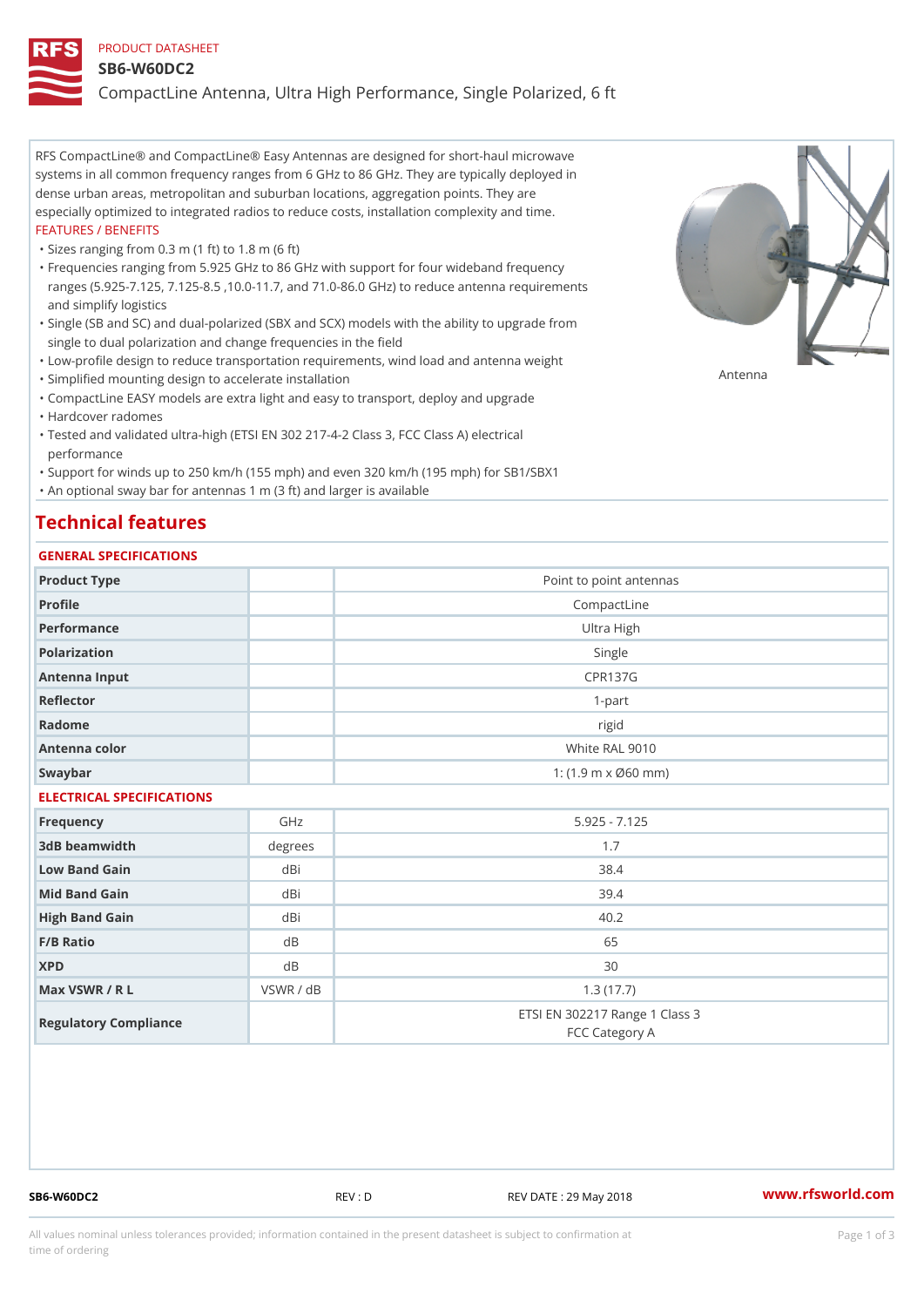## PRODUCT DATASHEET

### SB6-W60DC2

CompactLine Antenna, Ultra High Performance, Single Polarized, 6 ft

| MECHANICAL SPECIFICATIONS                               |                                 |              |                                                   |  |
|---------------------------------------------------------|---------------------------------|--------------|---------------------------------------------------|--|
| Diameter                                                |                                 | ft $(m)$     | 6(1.8)                                            |  |
| Elevation Adjustment                                    |                                 | degrees      | ± 5                                               |  |
| Azimuth Adjustment                                      |                                 | degrees      | ± 5                                               |  |
| Polarization Adjustment                                 |                                 | degrees      | ± 5                                               |  |
| Mounting Pipe Diameter<br>minimum                       |                                 | $mm$ (in)    | 114(4.5)                                          |  |
| Mounting Pipe Diameter<br>maximum                       |                                 | $mm$ (in)    | 114(4.5)                                          |  |
| Approximate Weight                                      |                                 | kg (lb)      | 90(198)                                           |  |
| Survival Windspeed                                      |                                 | $km/h$ (mph) | 252 (155)                                         |  |
| Operational Windspeed                                   |                                 | $km/h$ (mph) | 252 (155)                                         |  |
| <b>STRUCTURE</b>                                        |                                 |              |                                                   |  |
| Radome Material                                         |                                 |              | rigid                                             |  |
| FURTHER ACCESSORIES                                     |                                 |              |                                                   |  |
| optional Swaybar                                        |                                 |              | 1: SMA-SK-6 (1.9 m x Ø60 mm)                      |  |
| Further Accessories                                     |                                 |              | SMA-SKO-UNIVERSAL-L : Universal sway bar fixation |  |
| MOUNTOUTLINE                                            |                                 |              |                                                   |  |
| $Dimension_A$                                           | m m<br>(in)                     |              | 1900(74.8)                                        |  |
| $Dimension_B$                                           | m m<br>(in)                     |              | 910(35.8)                                         |  |
| $Dimension_C$                                           | m m<br>(in)                     |              | 362(14.3)                                         |  |
| $Dim_D - D -$<br>$114$ m m $(4.5$ _ ir $)$ $R$ ii p $e$ | m m                             |              | 416 (16.4)                                        |  |
| $Dimension$ _ $E$                                       | m m<br>(in)                     |              | 83 (3.3)                                          |  |
| $Dimension_F$                                           | m m<br>(in)                     |              | 785 (30.9)                                        |  |
| $D$ imension $_G$                                       | $\mathsf m$ $\mathsf m$<br>(in) |              | 305 (12)                                          |  |

SB6-W60DC2 REV : D REV : D REV DATE : 29 May 2018 WWW.rfsworld.com